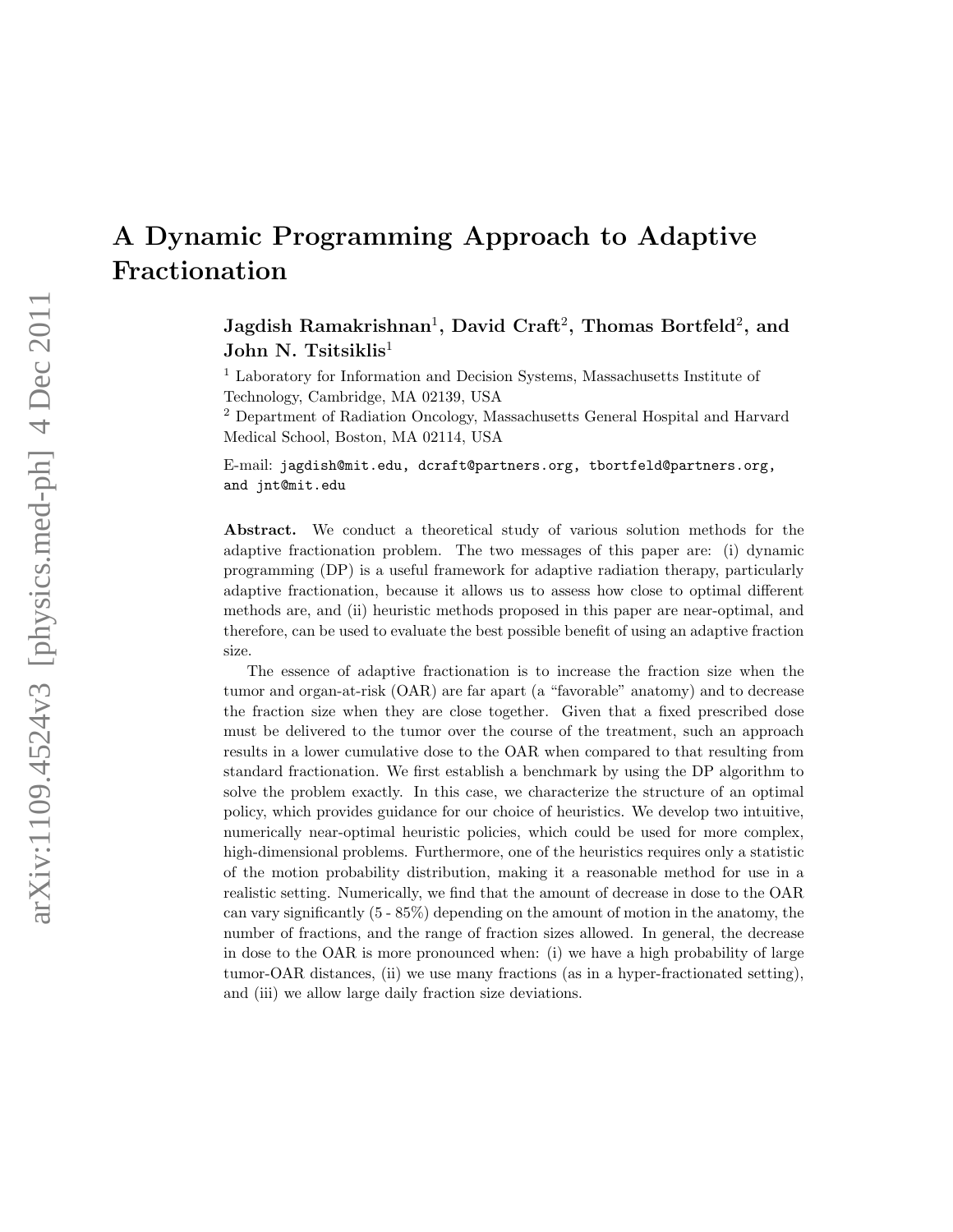# 1. Introduction

In its broadest context, adaptive radiation therapy (ART) is a radiation treatment process that uses feedback information to modify and improve treatment plans [22, 10]. Feedback information could include patient anatomy information such as positions of tumor and organ-at-risk (OAR), and can be obtained from imaging modalities such as cone-beam computed tomography (CBCT), ultrasound imaging, or portal imaging [14].

We can correct for inter-fractional variations in patient anatomy by adapting a treatment plan either off-line or on-line. An off-line adaptation uses imaging information available after the delivery of a fraction to modify the treatment plan for the next fraction. On the other hand, an on-line adaptation uses information acquired immediately before the delivery of a fraction for a quick modification of the treatment plan for that fraction. The advantage of on-line ART is the availability of more data (inclusion of patient anatomy for the current fraction). However, due to patient wait time and treatment duration limitations, on-line ART requires (i) fast re-optimization of the treatment plan, and (ii) re-planning across a small number of degrees of freedom. Conversely, in off-line ART, a re-optimized treatment plan can be determined on a slower time-scale.

Due to the immediate possibility of lower cumulative dose to healthy organs through treatment plan re-optimization between fractions, off-line ART has received much attention in the research community. One of the early approaches involved using information about tumor variations (both systematic and random) during the first few fractions to determine a customized treatment plan for the remaining fractions [22, 23]. The customized treatment plan generally has a smaller planning target volume (PTV) suited to the particular patient. Such adaptation is shown to improve treatment efficacy and to allow for dose escalation to the tumor [21, 9]. Another approach focused on using a smaller PTV initially and re-optimizing treatment plans between fractions to compensate for the accumulated dose errors [15, 5, 6, 18, 19]. We do note that the practical applicability of this method relies on the ability to accurately determine the delivered dose at each voxel. However, determining the delivered dose accurately requires reliable deformable registration algorithms, which is still a major research topic.

In on-line ART, the focus has been on making adjustments to the existing treatment plan rather than on re-optimizing for an entirely new plan. This is primarily because the time between the acquisition of patient anatomy information and the delivery of a plan is on the order of minutes rather than hours. In this case, a full re-optimization and complete quality assurance of the treatment plan may not be possible. Several online ART approaches have been developed which make quick modifications to either the fluence map or multi-leaf collimator (MLC) leaves to match the planned dose [12, 4, 20]. Whereas these methods involve spatially varying the dose distribution, other methods, including the work in this paper, consider temporally varying the fraction size from day to day [11, 3].

We now briefly motivate the adaptive fractionation problem introduced in [11]. We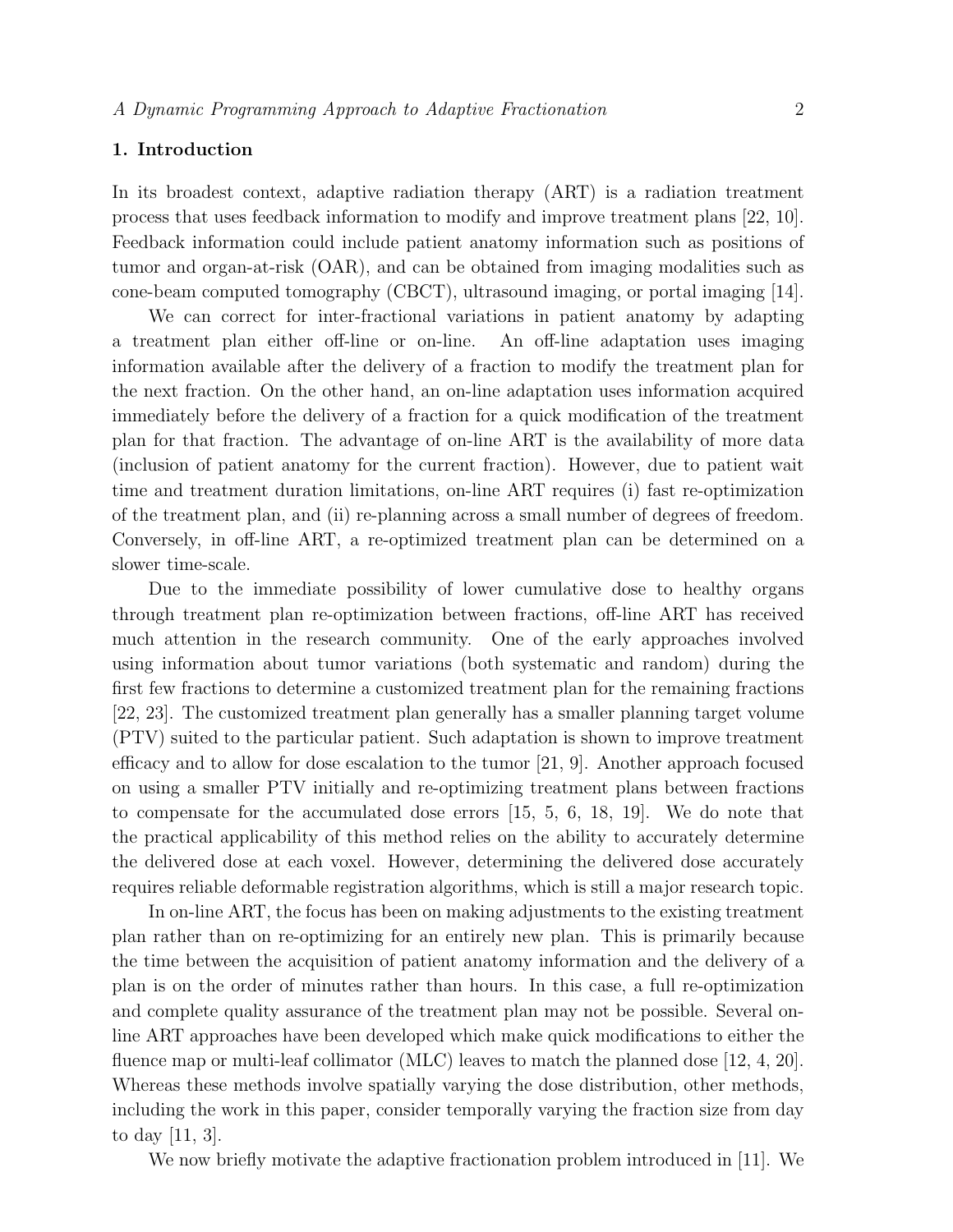

Figure 1. Adaptive fractionation capitalizes on tumor-OAR variations. Nominal dose corresponds to leaving the fraction size unchanged, while scaled dose corresponds to a changed fraction size. When we have a favorable anatomy (i.e., the tumor and OAR are far apart) as in the left panel, we can use a larger fraction size. Similarly, for an unfavorable anatomy (i.e., the tumor and OAR are close together) as in the right panel, we can use a smaller fraction size. Our model is more general than this 1-dimensional example and can be used for 3-dimensional realistic settings as well.

focus on a model of the variations of the tumor and one primary OAR, which is usually the limiting factor in escalating the dose to the tumor. Using an adaptive fraction size can allow us to take advantage of a "favorable" patient anatomy by increasing the fraction size. Similarly, we can decrease the fraction size for an "unfavorable" anatomy. One simple way to think about this problem is to consider variations of the distance between the tumor and the OAR from day to day (see Figure 1). If the distance is large, we can escalate the dose to the tumor (since the OAR dose per unit tumor dose is small) and vice versa, if the distance is small. Given that a fixed prescribed dose must be delivered to the tumor, adaptive fractionation results in a lower cumulative dose to the OAR over the course of the treatment. We emphasize that our model is more general than this 1-dimensional distance setting and can be applied to 3-dimensional realistic settings as well.

The purpose of this study is to develop and evaluate solution methods for the adaptive fractionation problem. We use the dynamic programming (DP) algorithm to solve the problem exactly and to assess how close to optimal various heuristic methods are. The DP approach is useful for sequential decision making problems, especially when there is a need for balancing the immediate and future costs associated with making a decision in any particular stage [1]. For off-line ART, the DP approach can be used to compensate for past accumulated errors in dose to the tumor [7, 6, 16]. For on-line ART, an approach for adaptive fractionation based on biological models also makes use of DP [3]. The results of our study indicate that heuristic methods, both the ones proposed in this paper and in [11], are near-optimal under most conditions. The consequence is that these methods can be used to evaluate the best possible benefit of using an adaptive fraction size. Furthermore, simple heuristics as proposed in this paper provide a quick way to measure the gain that results from adaptively varying the fraction size.

In Section 2, we formulate the adaptive fractionation problem and describe solution methods in detail. Results from numerical simulations are evaluated in Section 3. Finally, Section 4 includes discussions about realistic implementations, model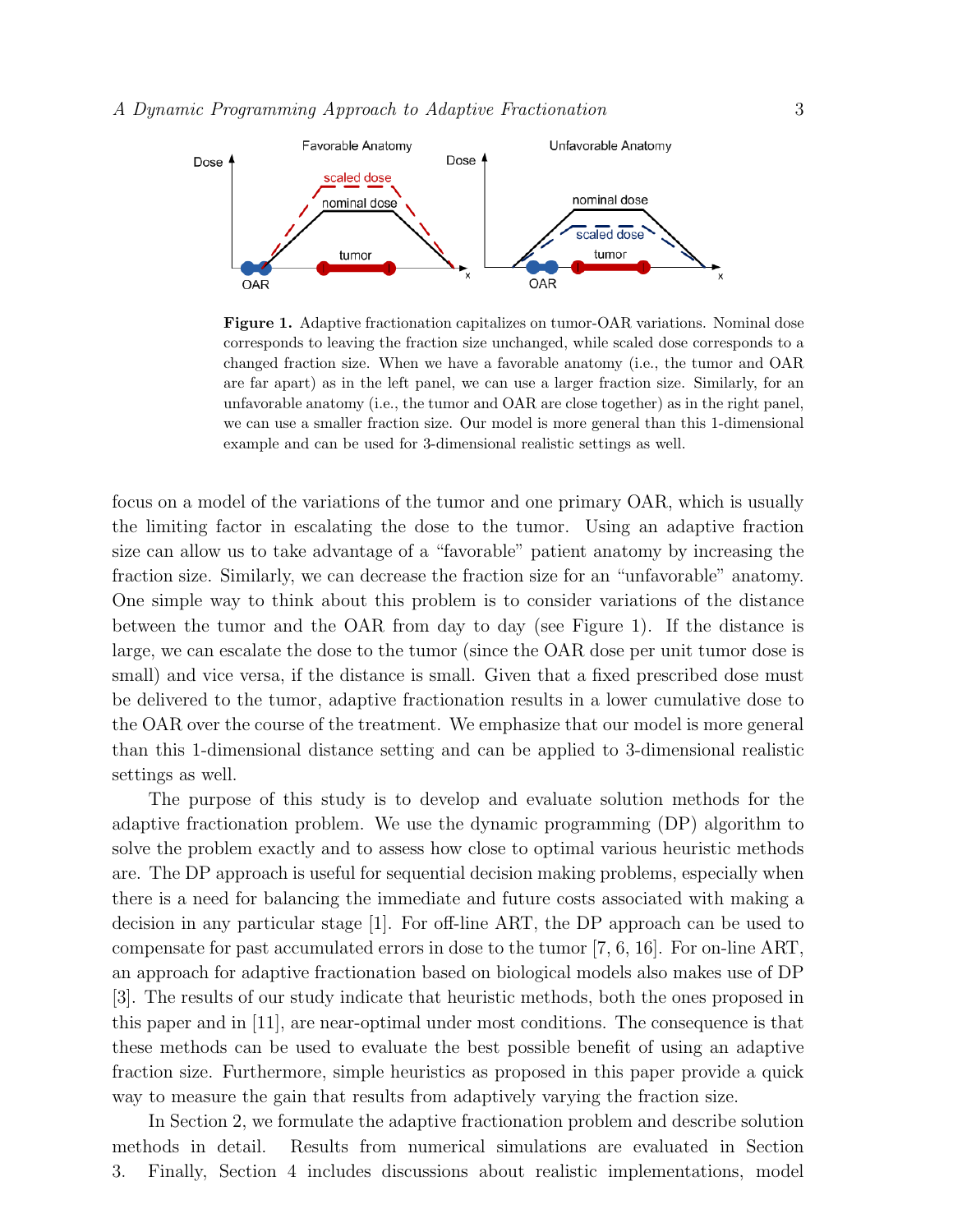assumptions, and future directions.

#### 2. Materials and Methods

We now describe the details of the model and formulate the adaptive fractionation problem. Let  $N$  be the number of fractions and  $P$  be the total prescribed dose to the tumor. The patient anatomy in the kth day is represented by a variable denoted by  $s_k$ , which is sampled, independent of other days, from a known probability distribution  $p(\cdot)$  estimated from historical data. We assume that the patient anatomy  $s_k$ is observed just before the delivery of the kth fraction and can be obtained, for example, from imaging modalities such as CBCT. We could also use this formulation for intrafractional variations, where  $s_k$  would change during a fraction; in this case, it would be more appropriate to assume that patient anatomy instances are correlated rather than independent from one another. In general, the distribution  $p(\cdot)$  can be either continuous or discrete but for simplicity, we assume a continuous distribution and denote by S the set of possible anatomy instances. We define  $r_k$  to be the remaining prescribed dose left to deliver to the tumor in the kth and future fractions. We must determine the fraction size  $u_k$  in the kth fraction based on the remaining dose  $r_k$  and patient anatomy  $s_k$ . Here,  $r_k$  and  $s_k$  together represent the state of the system because they are the only relevant pieces of information needed to determine the fraction size  $u_k$ . It can be seen that the dynamics of the system are described by the equations  $r_{k+1} = r_k - u_k$ ,  $s_k \sim p(\cdot)$ , for  $k = 1, 2, \ldots, N$ , with  $r_1$  initialized to the prescribed dose P.

Given a patient anatomy  $s_k$ , the dose delivered to the OAR in the k<sup>th</sup> fraction can be written as  $u_k h(s_k)$ , where  $h(s_k)$  is the OAR dose per unit Gy dose delivered to the tumor. For the 1-dimensional setting in Figure 1, the function  $h(s_k)$  describes the dose falloff, as a function of the location of the OAR. We could use other choices for  $h(s_k)$ ; what we need is a function that describes how favorable a particular patient anatomy  $s_k$ is. If the current technology available allows for a quick way to supply information about the favorability of a patient anatomy before the delivery of a fraction, this information would be captured in the  $h(s_k)$  function. For notational convenience, we also define the cumulative distribution function (CDF) for  $h(s_k)$  as

$$
Fh(z) = \int_{\{s \,:\, h(s) \le z\}} p(s) \,ds. \tag{1}
$$

The optimization problem of interest is to minimize the expected total dose to the OAR subject to constraints that ensure that: (i) the prescribed dose to the tumor is met with certainty, and (ii) the fraction size for each day is within a lower bound,  $u$ , and an upper bound,  $\overline{u}$ . Although optimizing non-linear TCP/NTCP functions would be better choice here, it is simpler to use total dose and is a reasonable surrogate for most situations. For convenience in analysis, we also incorporate constraint (i) into the objective cost function by adding a terminal cost  $g(r_{N+1})$ , which assigns an infinite penalty when the prescribed dose  $P$  is not met. Mathematically, we can formulate the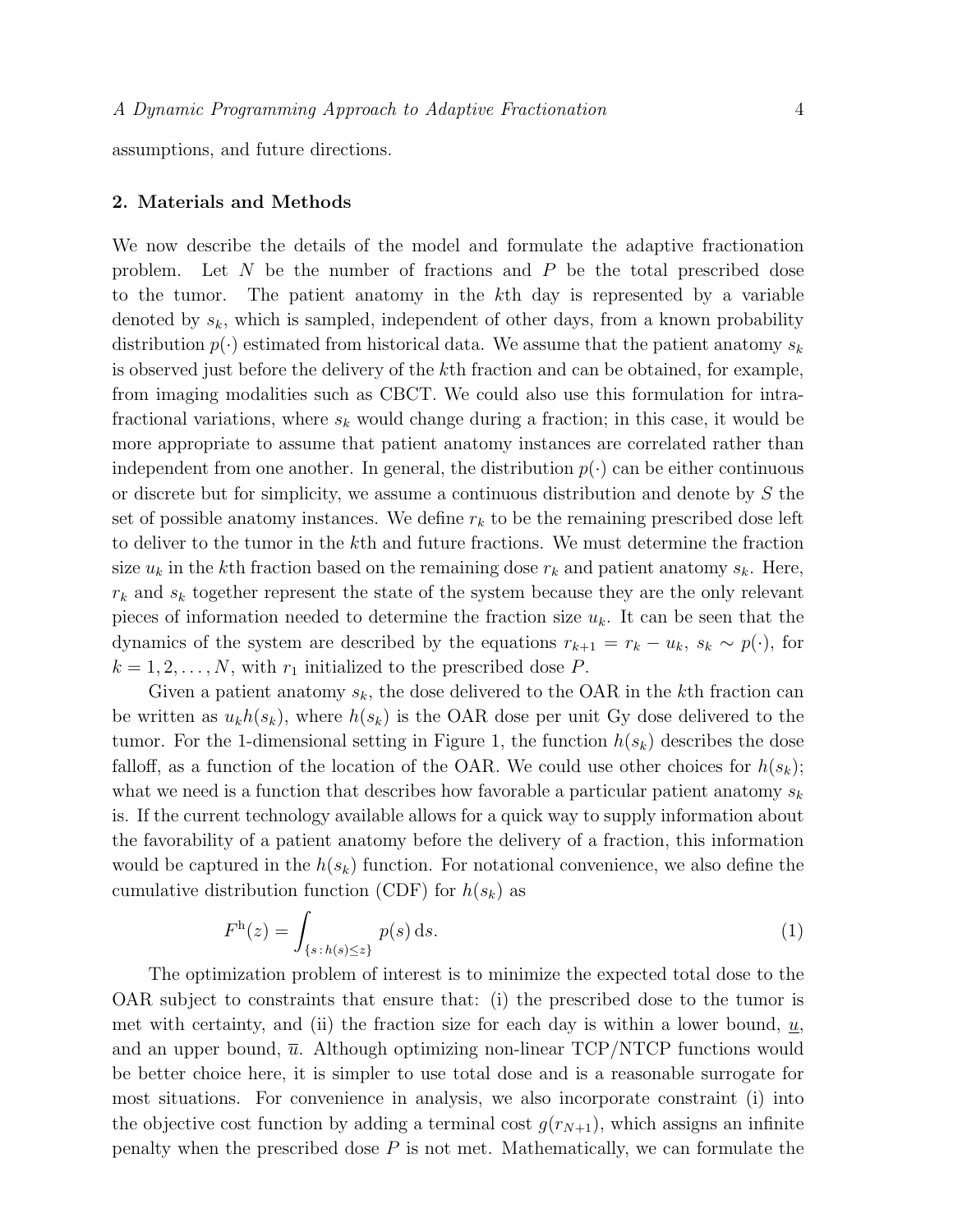adaptive fractionation problem as follows:

$$
\min_{\{\mu_k\}} \mathbb{E}\left[g(r_{N+1}) + \sum_{k=1}^{N} \mu_k(r_k, s_k)h(s_k)\right]
$$
\n  
\n
$$
\text{s.t. } \underbrace{u}_{r_1} \leq \mu_k(r_k, s_k) \leq \overline{u}, \qquad k = 1, 2, \dots, N, \quad \forall r_k, \forall s_k
$$
\n
$$
r_1 = P,
$$
\n
$$
r_{k+1} = r_k - \mu_k(r_k, s_k), \qquad k = 1, 2, \dots, N,
$$
\n
$$
s_k \sim p(\cdot), \qquad k = 1, 2, \dots, N,
$$
\n
$$
k = 1, 2, \dots, N,
$$

where

$$
g(r_{N+1}) = \begin{cases} 0, & \text{if } r_{N+1} = 0, \\ \infty, & \text{otherwise,} \end{cases}
$$
 (3)

and where the expectation  $\mathbb{E}[\cdot]$  is taken with respect to the probability distribution  $p(\cdot)$ .

In the above optimization problem, we are searching for an *optimal policy*  $\mu_k^*(r_k, s_k)$ , which for any given time k, is a function of the remaining dose  $r_k$  and the patient anatomy  $s_k$ . Here, the solution is not simply a single value of the optimal fraction size for any particular day but rather, a policy or a strategy that can possibly choose different fraction sizes based on state information. This is characteristic of closed-loop control, which uses state (feedback) information to make decisions. Furthermore, a brute search over all possible sets of functions  $\{\mu(r_k, s_k)\}\)$  to solve this problem is not feasible. Notice that the first term in the objective function  $g(r_{N+1})$  simply ensures that after N fractions, the prescribed dose to the tumor is met *exactly*. The second term is the total dose to the OAR resulting from using the policy  $\mu_k$ .

#### 2.1. A Dynamic Programming (DP) Approach

We can solve the problem (2) exactly by using the DP algorithm (Bellman's backward recursion):

$$
J_{N+1}(r_{N+1}, s_{N+1}) = g(r_{N+1}) = \begin{cases} 0, & \text{if } r_{N+1} = 0, \\ \infty, & \text{otherwise,} \end{cases}
$$
 (4)

$$
J_k(r_k, s_k) = \min_{\underline{u} \le u_k \le \overline{u}} \Big( u_k h(s_k) + \mathbb{E} \left[ J_{k+1}(r_k - u_k, s_{k+1}) \right] \Big), \tag{5}
$$

for  $k = N, N - 1, \ldots, 1$ , where the expectation is taken with respect to the distribution  $p(\cdot)$  of  $s_{k+1}$ :

$$
\mathbb{E}\left[J_{k+1}(r_k - u_k, s_{k+1})\right] = \int_S p(s)J_{k+1}(r_k - u_k, s) \,ds. \tag{6}
$$

For numerical implementation, however, we need to discretize the variables  $r_k$  and  $s_k$ and solve a corresponding discrete problem. All of our subsequent results refer to this discrete problem.

It can be shown that the policy resulting from the above DP algorithm is optimal for the problem (2). Hence, the cost-to-go function  $J_k(r_k, s_k)$  is the resulting cost from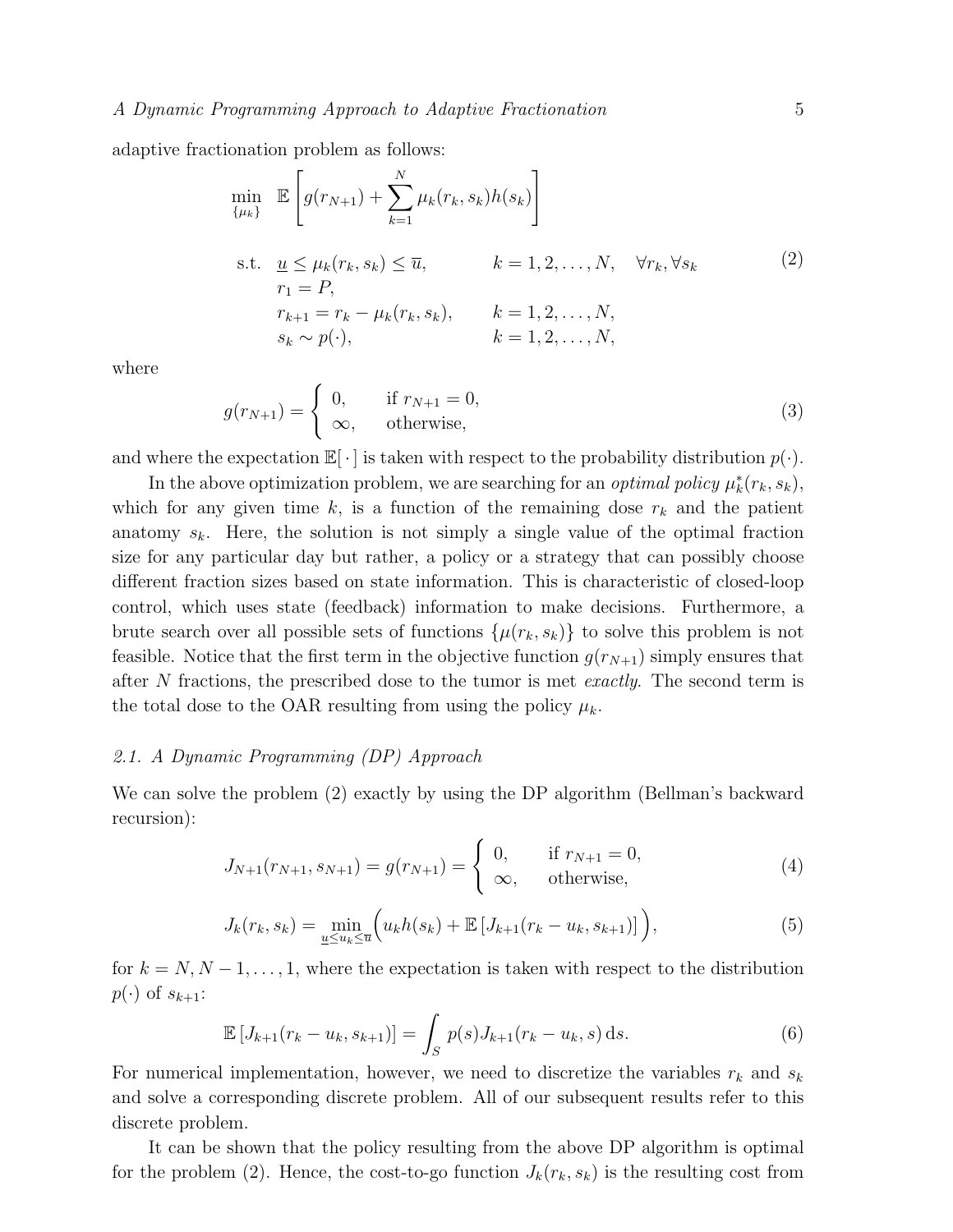using an optimal policy starting with a given remaining dose  $r_k$  and patient anatomy  $s_k$ in the kth fraction. The basic idea of the DP algorithm is to start from the last fraction (when the optimal decision  $\mu_N^*$  must be exactly equal to the remaining dose  $r_N$  for any possible  $s_N$ ), determine the optimal decision  $\mu_{N-1}^*$  given this new information, and proceed backwards in determining the present optimal policy with information about future optimal policies. We can see that  $J_k(r_k, s_k)$  is computed by minimizing the sum of the present cost associated with delivering the fraction size  $u_k$  in the kth fraction  $(i.e., u_k h(s_k))$  and the expected future cost resulting from delivering the fraction size  $u_k$ given that we use an optimal policy thereafter (i.e.,  $\mathbb{E}[J_{k+1}(r_k-u_k,s)]$ ). Essentially, the DP algorithm involves precomputing and storing the fraction size  $u_k$  off-line for every possible value of the state  $(r_k, s_k)$  and fraction k. Therefore, choosing the fraction size on-line right before the delivery of the fraction simply involves a quick table lookup.

We now discuss interesting theoretical properties of an optimal policy resulting from the qualitative structure of the cost-to-function. The piecewise linear structure of the cost-to-go function (see Appendix) results in a special structure of an optimal policy. Essentially, if it is possible to deliver the treatment with a sequence of smallest fraction sizes  $\underline{u}$  and largest ones  $\overline{u}$ , an optimal policy does *exactly* that, i.e., the resulting optimal policy has the threshold structure:

$$
\mu_k^*(r_k, s_k) = \begin{cases} \underline{u}, & \text{if } h(s_k) \ge T_k(r_k), \\ \overline{u}, & \text{if } h(s_k) < T_k(r_k), \end{cases} \tag{7}
$$

for  $k = 1, 2, ..., N$ , where the  $T_k(r_k)$  are pre-computed thresholds (see Appendix for details). The optimal policy (7) makes sense because unfavorable or large values of  $h(s_k)$  result in delivering a small fraction size  $\underline{u}$  and vice versa. The policy is completely characterized by the thresholds  $T_k(r_k)$ ,  $k = 1, 2, ..., N$ , which represent the point at which it is optimal to deliver  $\underline{u}$  when above it and  $\overline{u}$  when below it. We note that because the optimal policy has the structure (7), we can restrict the search for  $u_k$  in (5) to the set  $\{\underline{u}, \overline{u}\}\$  rather than the entire range of values between them and still preserve optimality. Furthermore, as we will see in the next section, this structure of an optimal policy can serve as the basis for simpler heuristics that could perform very close to the optimal. To get further intuition about the optimal policy, let us consider the case when the sequence of patient anatomy instances or costs  $h(s_k)$ ,  $k = 1, 2, \ldots, N$ , are known for the entire treatment. Then, it is clear that the solution would be to deliver  $\bar{u}$  for the fractions with the smaller costs and  $\mu$  otherwise. Now, we can view our original problem, where the information about the patient anatomy is only available before the delivery of the fraction, as one of deciding whether the anatomy of any particular day will be one of the fractions with the smaller costs. The threshold  $T_k(r_k)$  then helps us make this determination.

# 2.2. Heuristic Policies based on Optimal Policy Structure

Although it is possible to solve the problem exactly using the DP algorithm, we develop two heuristics that make use of the structure of an optimal policy and approximate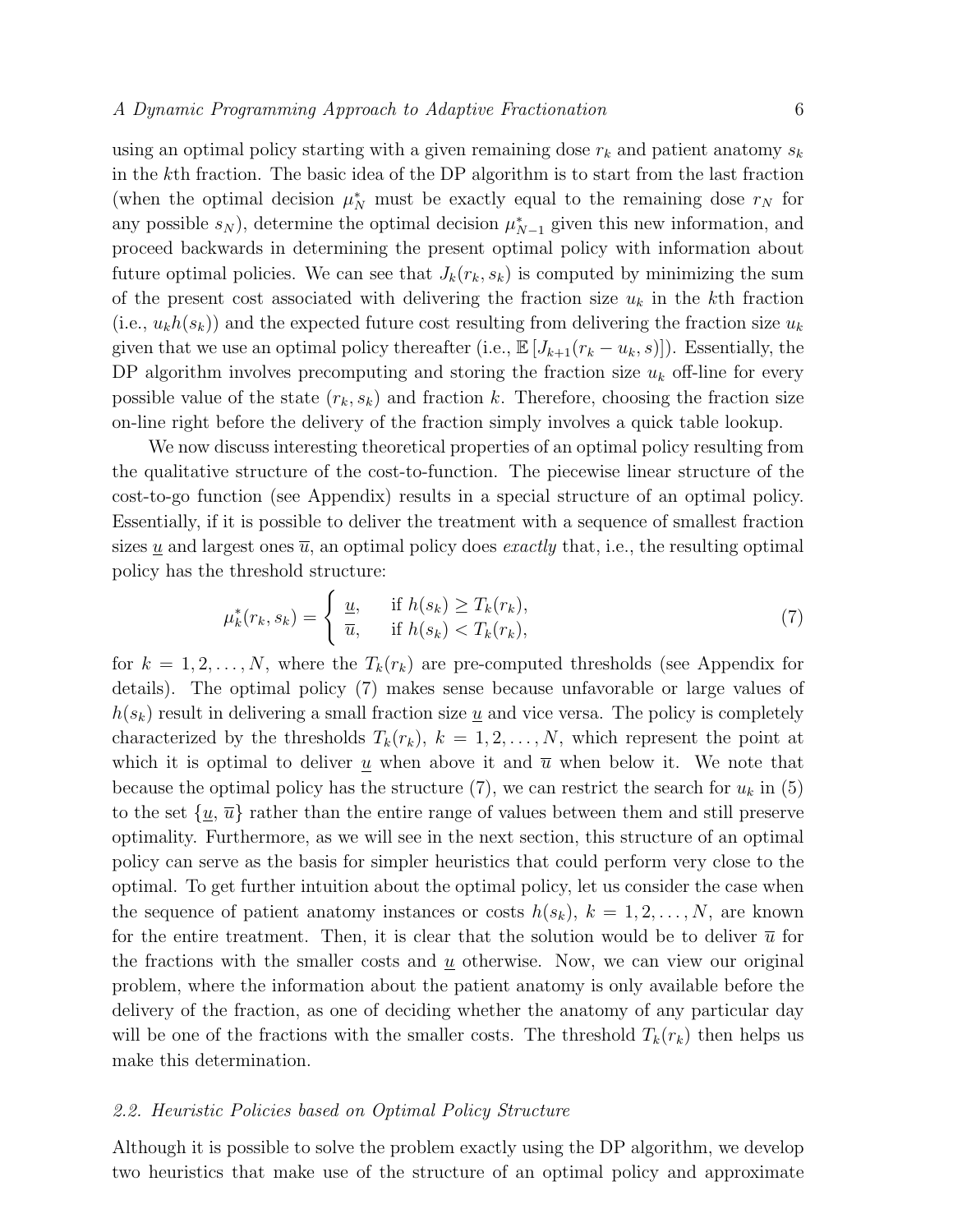the threshold  $T_k(r_k)$  in (7) by using: (i) the remaining dose  $r_k$ , which summarizes past information, and (ii) the distribution  $p(\cdot)$ , which summarizes information about the expected patient anatomy in the future. We believe such heuristics can provide simpler and intuitive solutions that can possibly be applied to more complex, high-dimensional problems, where using the DP algorithm is no longer computationally feasible.

Without loss of generality we assume  $0 \leq h(s_k) \leq 1$ , for all  $s_k$ . For simplicity we assume that  $(\underline{u} + \overline{u})/2 = P/N$ , so that  $\underline{u}$  and  $\overline{u}$  need each to be applied half of the time over the course of treatment. Our Heuristic 1 which uses the following threshold:

$$
T_k(r_k) = \begin{cases} 0, & \text{if } r_k = (N - k + 1)\underline{u}, \\ 1, & \text{if } r_k = (N - k + 1)\overline{u}, \\ M, & \text{otherwise,} \end{cases} \tag{8}
$$

where M is the median of  $h(s_k)$  which by definition satisfies  $F<sup>h</sup>(M) = \frac{1}{2}$ . Such a policy has a simple interpretation: If the remaining dose  $r_k$  in the kth fraction is such that we must deliver the smallest fraction size  $\underline{u}$  for the remaining fractions (in which case  $r_k = (N - k + 1)\underline{u}$ , we set the threshold to 0, ensuring that regardless of the anatomy  $s_k$ , we always deliver the smallest fraction size  $\underline{u}$ . And, similarly, if the remaining dose  $r_k$  is  $(N-k+1)\overline{u}$ , we set the threshold to 1 and as a result, deliver the largest fraction size  $\bar{u}$  for the remaining fractions. Otherwise, for the interesting case when  $r_k$  is between  $(N-k)\underline{u}$  and  $(N-k)\overline{u}$ , this policy simply delivers the smallest fraction size <u>u</u> when the cost  $h(s_k)$  is above its median M (on average, this will happen half of the time) and the largest fraction size  $\bar{u}$  when below it (on average, this will happen the other half of the time). Ignoring the possibility that the threshold  $T_k(r_k)$ , for  $k = 1, 2, ..., N$ , can take extreme values (either 0 or 1), this policy is stationary, in the sense that the thresholds do not change with the fraction  $k$ . This is a simplistic approximation to the true values of  $T_k(r_k)$ . The nice feature of this policy is that we do not need all of the information given in the probability distribution  $p(\cdot)$ ; the only information required is the median M of  $h(s_k)$ . This could be useful in a realistic setting in which we do not actually have accurate information about the distribution  $p(\cdot)$ . Here, one could estimate the median M (perhaps by using statistical information from many patient datasets) and use the above heuristic policy.

An even better heuristic policy would likely use the entire distribution  $p(\cdot)$  (as opposed to just a statistic such as the median or mean) to determine the threshold  $T_k(r_k)$ . Consider Heuristic 2, which uses a threshold  $T_k(r_k)$  which satisfies the following equation

$$
F^{\mathrm{h}}(T_k(r_k)) = \frac{i_k}{N - k + 1},\tag{9}
$$

where  $i_k$  is the number of largest fraction sizes  $\overline{u}$  left to deliver in the remaining  $(N-k+1)$ fractions. Given that  $T_k(r_k)$  is fixed for the remaining  $(N - k + 1)$  fractions, the left hand side of (9) represents the percentage of the remaining fractions for which we expect to deliver the largest fraction size  $\overline{u}$ . And the right hand side represents the percentage of the remaining  $(N - k + 1)$  fractions for which we *must* deliver the largest fraction size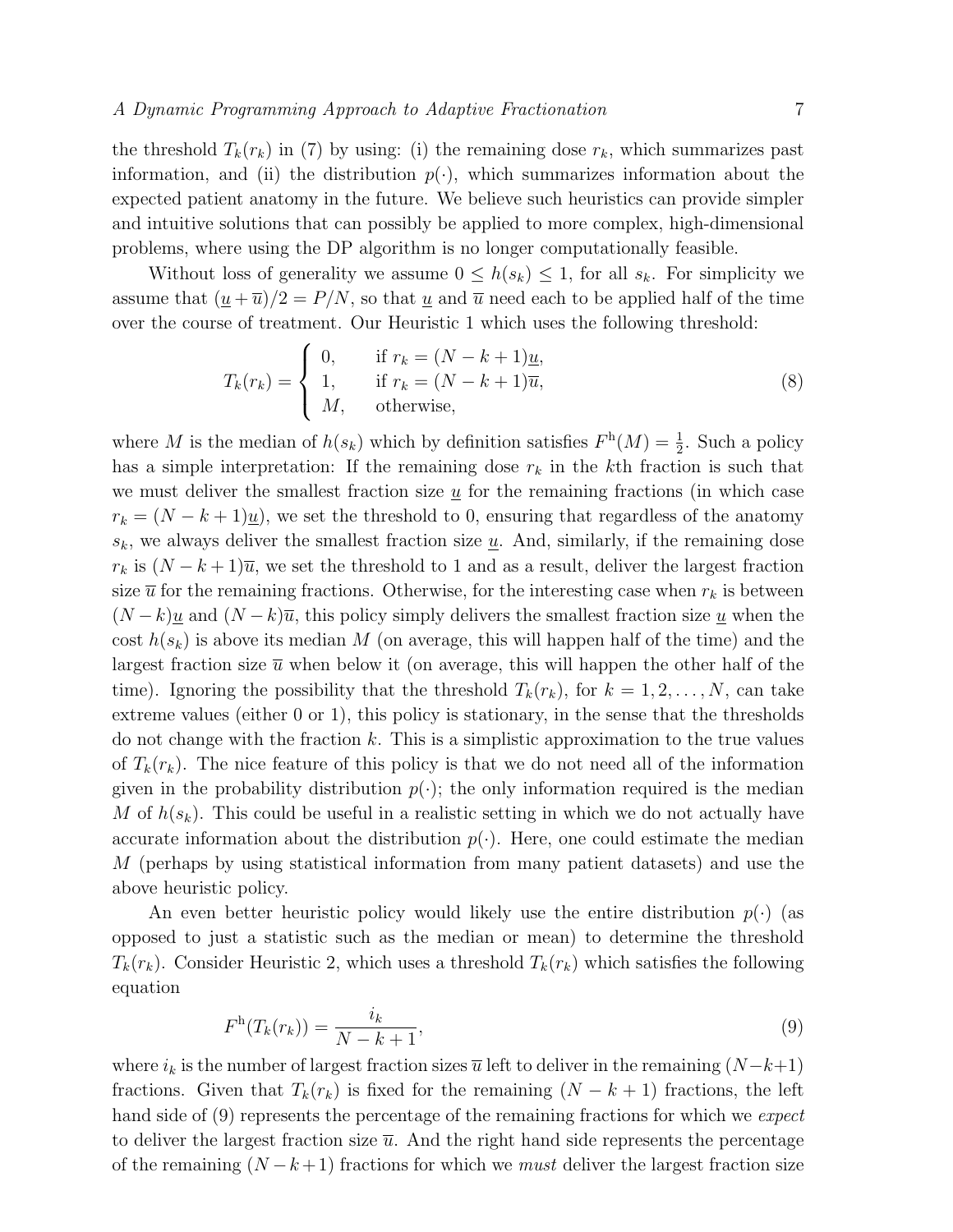$\overline{u}$ . In some sense, this threshold represents the best balance between what we expect to deliver and what we must deliver. For the uniform distribution, i.e.  $h(s_k) \sim U[0, 1]$ , the threshold  $T_k(r_k)$  for Heuristic 2 has a simple closed form expression:

$$
T_k(r_k) = \frac{i_k}{N - k + 1}.\tag{10}
$$

Of course, it may not be possible to write  $T_k(r_k)$  as a closed form expression for other (even common) distributions. However, for many of these distributions, the threshold that satisfies (9) can be evaluated by looking at tabulated values of the function  $F<sup>h</sup>(.)$ (e.g., for the Gaussian distribution).‡

# 3. Results

We discuss the results from implementing the adaptive algorithms (both exact and heuristic) in Matlab. For the problem parameters, we take the number of fractions N to be 30, the prescribed dose P to be 60 Gy, the smallest fraction size u to be 1.6 Gy, the largest fraction size  $\bar{u}$  to be 2.4 Gy, the set of patient anatomy instances S to be 10 equally spaced values between 0 and 1 representing the distance between the tumor and OAR (see Figure 1), the distribution  $p(\cdot)$  to be a discrete uniform, and the function  $h(s_k)$  to be  $1 - s_k$ . Essentially, we are allowing for a 20% daily fraction size deviation from the standard 2 Gy per fraction.

We find that both Heuristic 1 and 2 do well in approximating the optimal threshold, and as a result, perform numerically close to optimal. In Figure 2, for one treatment simulation (i.e., one realization of the sequence  $\{s_1, s_2, \ldots, s_N\}$ ), we show the thresholds of the optimal and heuristic policies. When the tumor-OAR distance  $s_k$  is large and above the threshold, which indicates a favorable anatomy, the policy delivers the largest fraction size  $\bar{u}$ , and vice versa. We do note that, for this 1-dimensional setting, the threshold in Figure 2 is equal to  $1 - T_k(r_k)$  because we are plotting the tumor-OAR distance  $s_k$  on the y-axis rather than  $h(s_k)$ . While Heuristic 2 closely approximates the optimal threshold, Heuristic 1 makes a crude approximation since it only uses the median M of  $h(s_k)$ . Since the realized tumor-OAR distances  $s_k$  (as shown by the 'x' markers) are uniformly spread out and rarely take values near the thresholds, we see that the heuristic algorithms perform well.

In Table 1, we see that when using a uniformly distributed motion model, the adaptive policies result in about a 10% decrease in dose to the OAR compared to that resulting from standard fractionation. Note that the DP approach represents the optimal policy, and hence, provides a baseline for comparison to the other heuristics. The difference in the dose to the OAR resulting from Heuristic 1 and the DP approach is very little, which means that using a statistic such as the median M of  $h(s_k)$  is

<sup>‡</sup> For the case of a discrete probability distribution with a few possible patient anatomy instances, a naive implementation of Heuristic 2 can result in the threshold taking a value of 0 even though it is not necessary to deliver the smallest fraction size  $u$  for the remaining fractions. In such cases, we forced the heuristic to deliver the largest fraction size  $\overline{u}$  when  $h(s_k) = 0$ , and this resulted in better performance.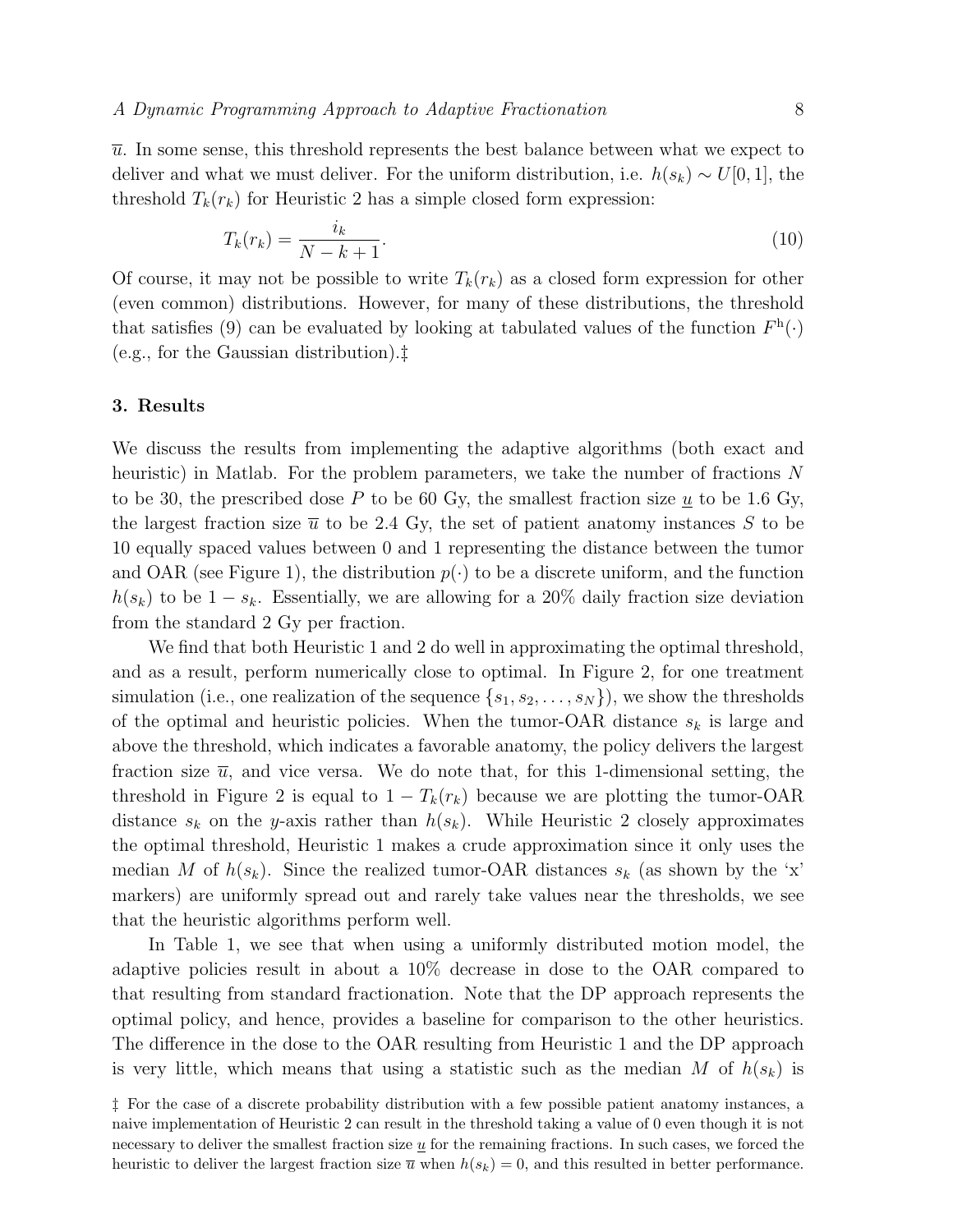

Figure 2. Thresholds of optimal and heuristic policies resulting from one treatment simulation run (i.e., one realization of the patient anatomy sequence  $\{s_1, s_2, \ldots, s_N\}$ ). For this 1-dimensional example, the threshold lines plotted represent the point at which a policy delivers the smallest fraction size  $\underline{u}$  when  $s_k$  is below it and the largest fraction size  $\overline{u}$  when above it. These lines plotted are actually  $1-T_k(r_k)$  because we are plotting  $s_k$  instead of  $h(s_k) = 1 - s_k$ . The 'x' markers correspond to the actual realization of the tumor-OAR distance  $s_k$ . Heuristic 1 (Heu1) makes a crude approximation to the optimal threshold while Heuristic 2 (Heu2) follows it closely. Since the 'x' markers are uniformly spread out and rarely take values near the thresholds, the heuristic algorithms perform well compared to the optimal DP approach.

enough for achieving significant decrease in dose to the OAR. Such a policy could be advantageous in a realistic setting when it is not possible to have accurate information about the distribution  $p(\cdot)$ . As expected, Heuristic 2 performs even better than Heuristic 1 since it uses the entire distribution  $p(\cdot)$  in the threshold computation. We can see that the numerical difference between the OAR dose resulting from Heuristic 2 and the DP approach is not even visible when using two decimal places. Finally, we also simulate the algorithm in [11] for comparison and notice that it is close to optimal as well, like the other heuristics.

In Figure 3, we vary both the number of fractions  $N$  and the daily fraction size deviations, and simulate the decrease in the OAR dose when using the optimal DP approach. We use 20%, 50%, and 100% daily fraction size deviations, and 5, 30, and 60 fractions for N. This allows us to understand the benefit of adaptive fractionation in hypo-, standard, and hyper-fractionation regimes. However, this may not be entirely accurate because we simply normalize the dose per fraction so that the same prescribed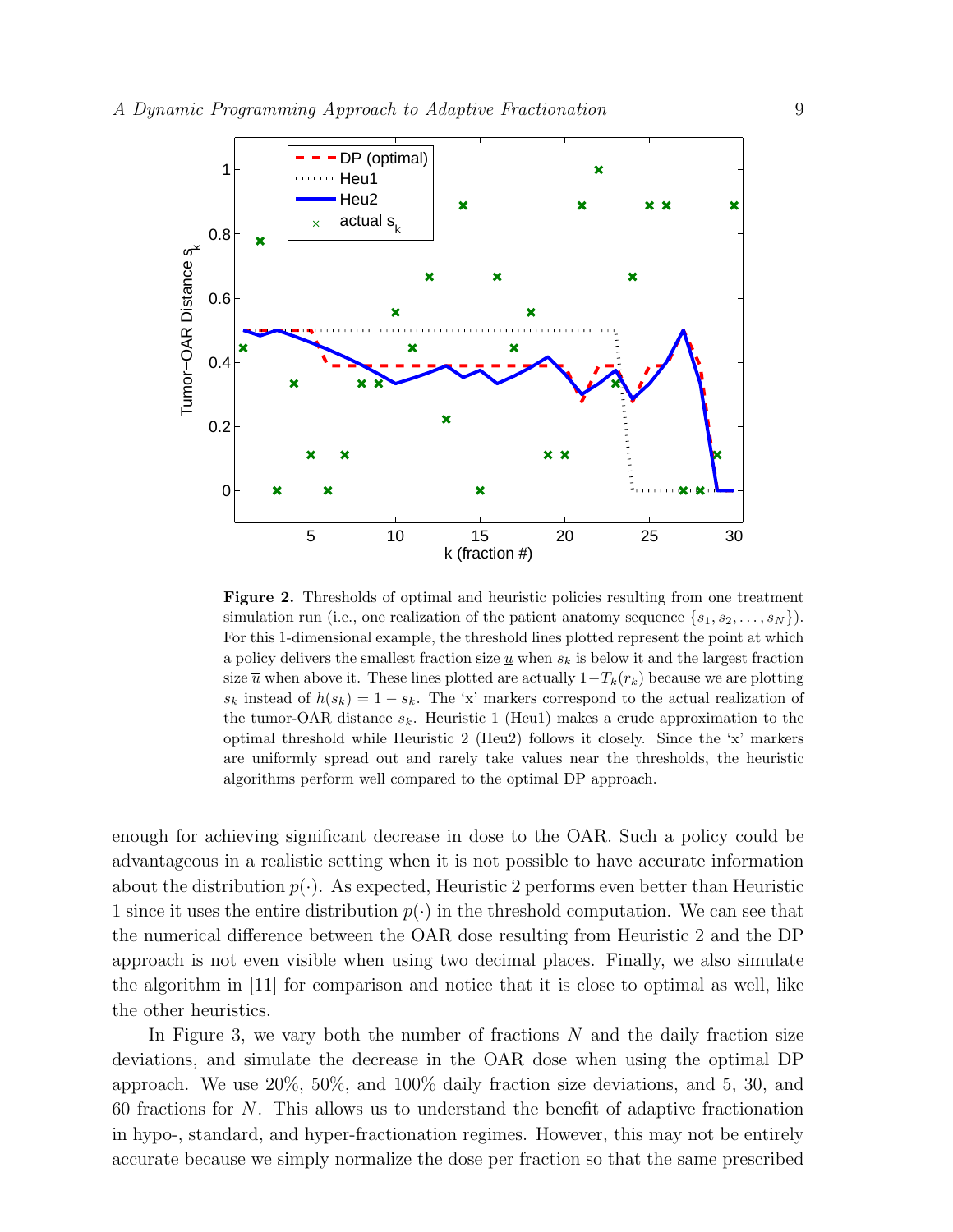Table 1. Using a uniformly distributed motion model and a 20% daily fraction size deviation, we find about a 10% decrease in dose to the OAR when using adaptive policies. The dose to the OAR is averaged over 10,000 treatment runs in order to report results to two decimal places.

|                        | Average Dose to OAR |
|------------------------|---------------------|
| Standard Fractionation | 30.00               |
| $DP$ (Optimal)         | 27.00               |
| Heuristic 1            | 27.13               |
| Heuristic 2            | 27.00               |
| Algorithm in [11]      | 27.07               |

dose  $P$  is met at the end of treatment, and we do not take into account the biological effect of varying  $N$ . The error bars in Figure 3 correspond to one standard deviation, as estimated from the simulation of 500 treatment runs. A larger number of fractions and daily fraction size deviation result in more chances to capitalize on favorable anatomy, and therefore, result in more gain. We see bigger error bars when using larger daily fraction size deviations due to the increased variation in the ability to capitalize on favorable anatomy. On the other hand, we see smaller error bars when increasing the number of fractions, which means the treatment outcome is more predictable; this is because with a large number of fractions, laws of large numbers (from probability theory) take effect. In summary, Figure 3 shows that the percentage decrease in the dose to the OAR varies significantly (anywhere from 5 - 55%). But in general, we find more gain when using a larger number of fractions and daily fraction size deviations.

As we see in Figure 4, the decrease in dose to the OAR is more pronounced when we have a high probability of large tumor-OAR distances. We use three distributions, each corresponding to parameters of the beta distribution  $(p(s) = c \cdot s^{1-\alpha}(1-s)^{1-\beta},$ where  $c$  is a normalization constant), and plot them in the right panel. As before, we use 10 uniformly discretized values between 0 and 1 for the possible tumor-OAR distances. In the left panel, for the Unfavorable distribution, the percentage decrease in the OAR dose is minimal. On the other hand, there is a significant decrease in the OAR dose for the Uniform and Favorable distributions. We conclude that when the OAR tends to stay far away from the tumor, we see a larger decrease in dose to the OAR. In such cases, favorable anatomies are frequent enough so that the DP approach is able to make up for the small fraction sizes used for unfavorable anatomies. When allowing a 100% daily fraction size deviations and using the Favorable distribution, there is at least a 10% decrease in the OAR dose when comparing the optimal DP approach with the algorithm in [11]. Here, the algorithm in [11] "believes" favorable anatomies will be frequent enough over the course of treatment so that no matter what fraction size is delivered in the initial fractions, it will be able to make up for the much more infrequent unfavorable anatomies.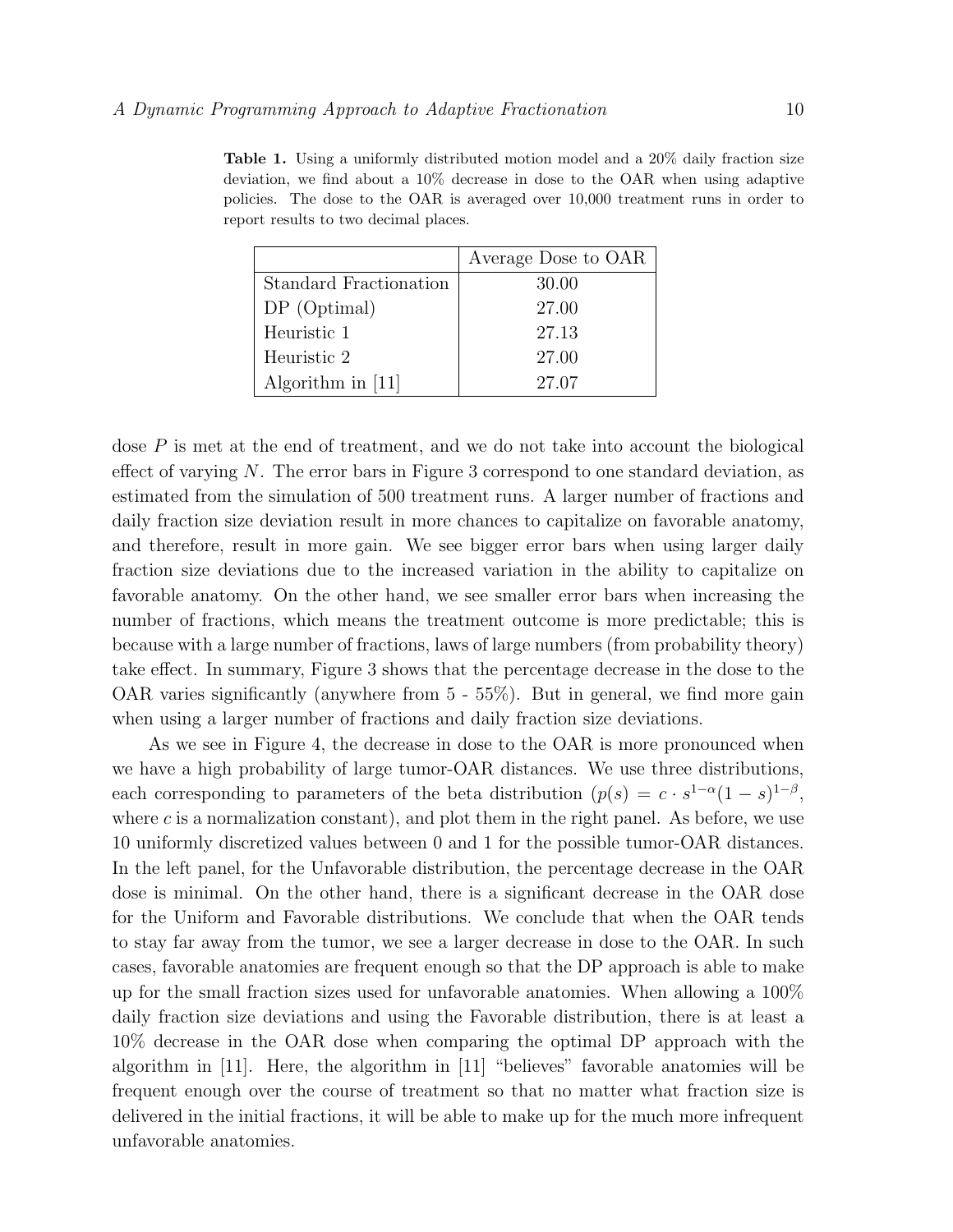

Figure 3. Comparing adaptive fractionation in hypo-, standard, and hyperfractionated settings. We simulate the performance of just the optimal DP approach through 500 treatment runs. The fraction size is adjusted when varying the number of fractions  $N$  so that the same prescribed dose  $P$  is met at the end of treatment. The error bars correspond to one standard deviation, as estimated from the results of the 500 runs. We find a larger decrease in dose to the OAR when using more fractions and larger daily fraction size deviations.

#### 4. Discussion and Conclusions

Realistic implementation of the approaches described in this paper require the following:

- (a) The motion probability distribution  $p(\cdot)$  must be known. One could in principle collect and analyze population data, and assign probabilities corresponding to a few anatomy scenarios. However, this may not be an accurate representation of the patient-specific probability distribution. Updating the probability distribution as the sequence of patient anatomy instances are observed could be a topic of future research.
- (b) Immediately before the delivery of a fraction, imaging information about the patient anatomy must be available as well as reliable automatic contouring and/or contour registration algorithms to process this information. This would be needed in order to determine the favorability of the patient anatomy in any particular day. We can be optimistic that such technology will be available in the near future.
- (c) The OAR dose per unit dose to the tumor,  $h(s_k)$ , must be computable before the delivery of each fraction. In order to speed up the computation, one may use the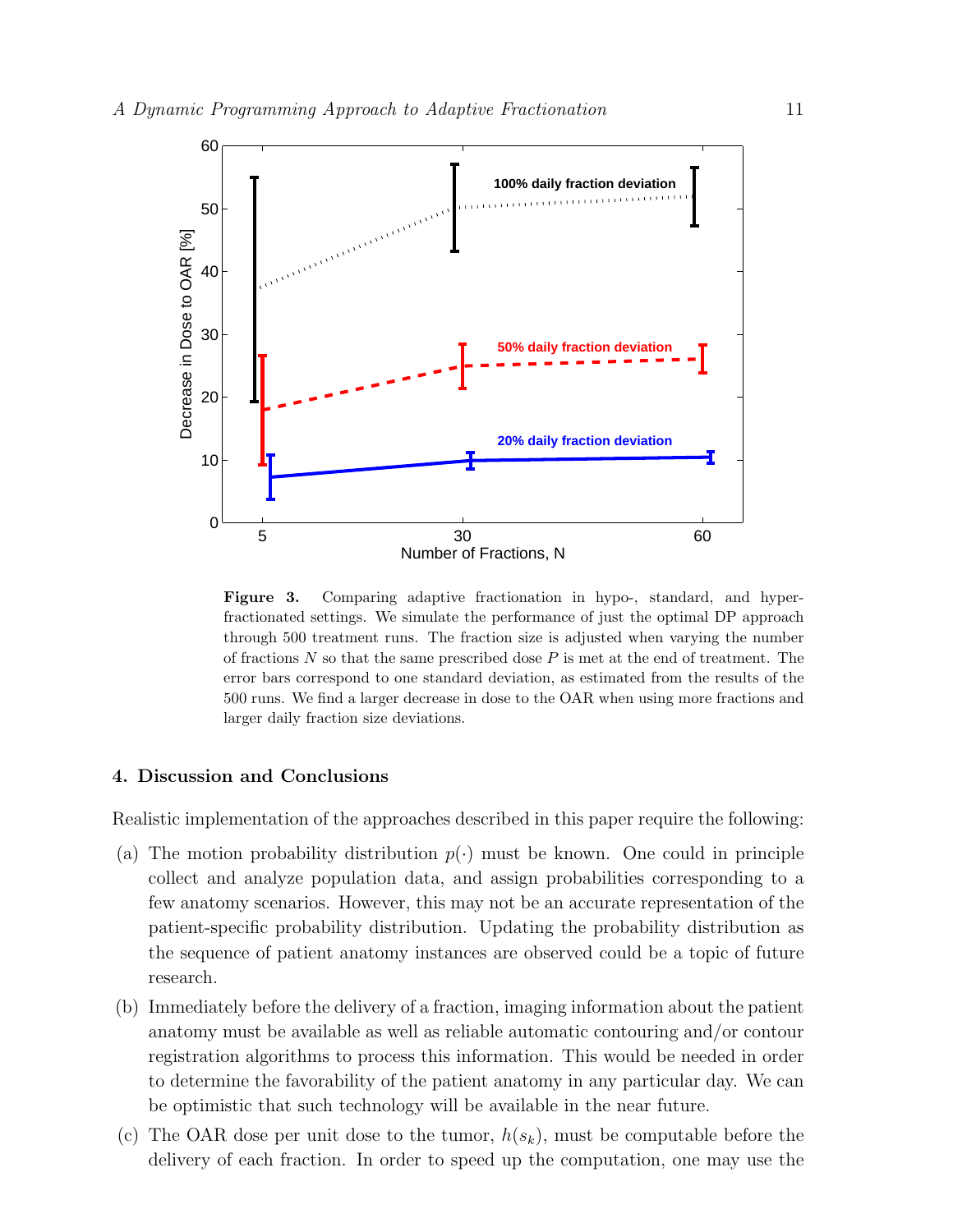

Figure 4. Results from varying the motion probability distribution. In the right panel, we show the three probability distributions used, each resulting from varying parameters of the beta distribution. In the left panel, we show the average percentage decrease (from 500 treatment runs) in dose to the OAR for each of these probability distributions. For probability distributions in which the OAR tends to stay far away from the tumor, there is a larger decrease in dose to the OAR, and the optimal DP approach is at least 10% better than the other heuristics.

same dose decomposition matrix from the initial CT scan as an approximation and determine the dose projected on the OAR in the new CT. We emphasize that this model does not depend on using the OAR dose per unit tumor dose for  $h(s_k)$ ; we simply need a function  $h(s_k)$  which tells us how favorable a particular anatomy  $s_k$ is.

Other assumptions of our model include the following:

- (a) One primary OAR is the basis for making decisions about the fraction size. Multiple OARs can be used, for example, by using for  $h(s_k)$  a weighted combination of the dose to each OAR per unit dose to the tumor. However, this does not capture the true tradeoff between the various OARs because there is also generally an upper limit to the dose of each OAR. The model would better represent the radiation therapy problem if, for example, the non-linear NTCP curves were incorporated into the cost function. There is a potential for further research work here.
- (b) The prescribed dose to the tumor must be met exactly and is penalized with an infinite cost. One may also consider using a penalty (e.g., quadratic) on the deviation from the prescribed dose, which would possibly result in a "smoother" optimal policy that does not pick the extreme fraction sizes.
- (c) Variations in the patient anatomy are dose-independent and random. In order to incorporate systematic time varying trends (e.g., tumor shrinkage), we can reoptimize the treatment plan (the dose profile) midway through treatment. Then, we can use one of the adaptive fractionation methods in this paper for the first half of treatment assuming no systematic changes. For the latter half of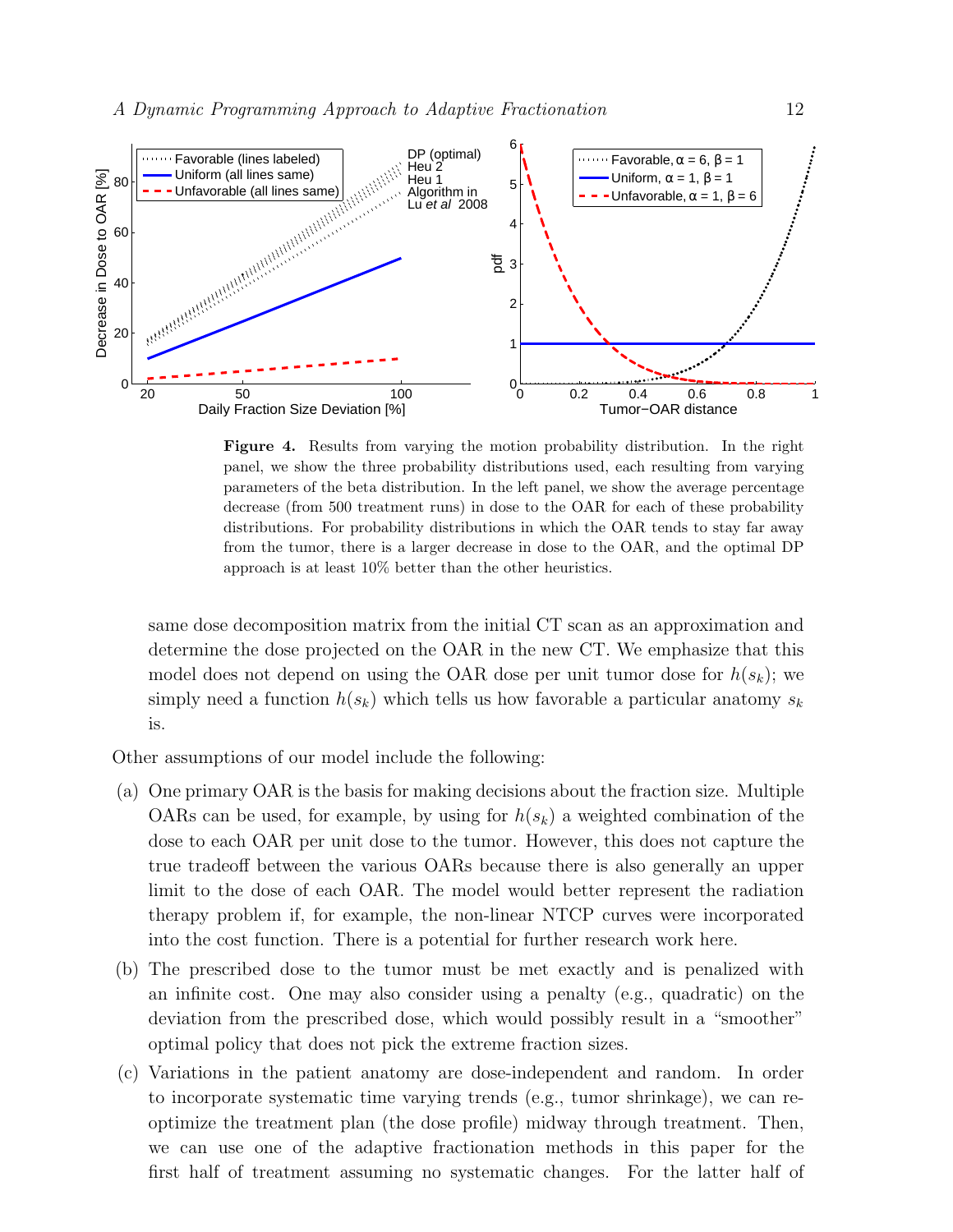treatment, we would re-optimize the treatment plan, update the motion probability distribution and/or escalate the prescribed dose if necessary, and restart the adaptive fractionation method. For other systematic offsets (e.g, patient setup errors), we assume daily imaging modalities are accurate enough for correction.

(d) When the daily fraction size deviations are not too large, the biological impact of a varied fractionation scheme is negligible. It is likely that deviating 20% from standard fractionation does not result in a major difference between physical dose and biological dose [2]. Dose deviations of 50% and 100%, however, need further study. Using large deviations and varied fractionation may require additional considerations such as changes in the onset of early and late reactions. A biologically based adaptive fractionation approach is given in [3].

Under our framework, it is possible to derive the algorithm in [11] and see that it is a variant of the approximate DP approach known as the open-loop feedback control (refer to [1] for a description of such an approach). From the numerical results, we conclude that the algorithm in [11] performs very close to optimal for almost all cases. However, we do see that the DP approach performs about 10% better when allowing 100% daily fraction size deviations and using a probability distribution that favors large tumor-OAR distances. One difference in the way these algorithms would be used in practice is that the DP approach involves using a table lookup on-line, while the algorithm in [11] requires solving a linear programming (LP) problem right before the delivery of every fraction. Though a table lookup is quicker, solving a LP for this problem, where we are simply searching for a scalar variable  $u_k$ , is also very fast and can be done before each fraction without much time overhead.

Based on the linear-quadratic model of radiation effects, varying the fraction size during the course of treatment while ensuring a fixed total prescribed dose leads to a higher TCP [2]. One might argue that this benefit is neutralized by an increase in the NTCP for the OAR. However, assuming that the OAR has an underlying motion, even standard fractionation results in a different dose to the OAR from fraction to fraction. Adaptive fractionation will lead to a more uniform dose to the OAR because a small fraction size is delivered when the OAR-to-tumor dose ratio  $h(s_k)$  is large (i.e., when the tumor and OAR are close together), and vice versa. Further research work can be done to evaluate the biological benefit of varying the fraction size.

We have posed the adaptive fractionation problem in a theoretical framework and have provided several solution methods. First, we used the DP algorithm to establish a benchmark and to solve the problem exactly. This allowed us to show that the simple heuristics proposed in this paper were numerically near-optimal. One of these heuristics only uses a statistic, such as the median or mean, rather than the entire probability distribution. Such a policy can provide a quick way to estimate the best possible benefit of using an adaptive fraction size in a realistic setting. We have demonstrated through numerical simulations that we can expect a significant decrease in dose to the OAR when: (i) we have a high probability of large tumor-OAR distances, (ii) we use many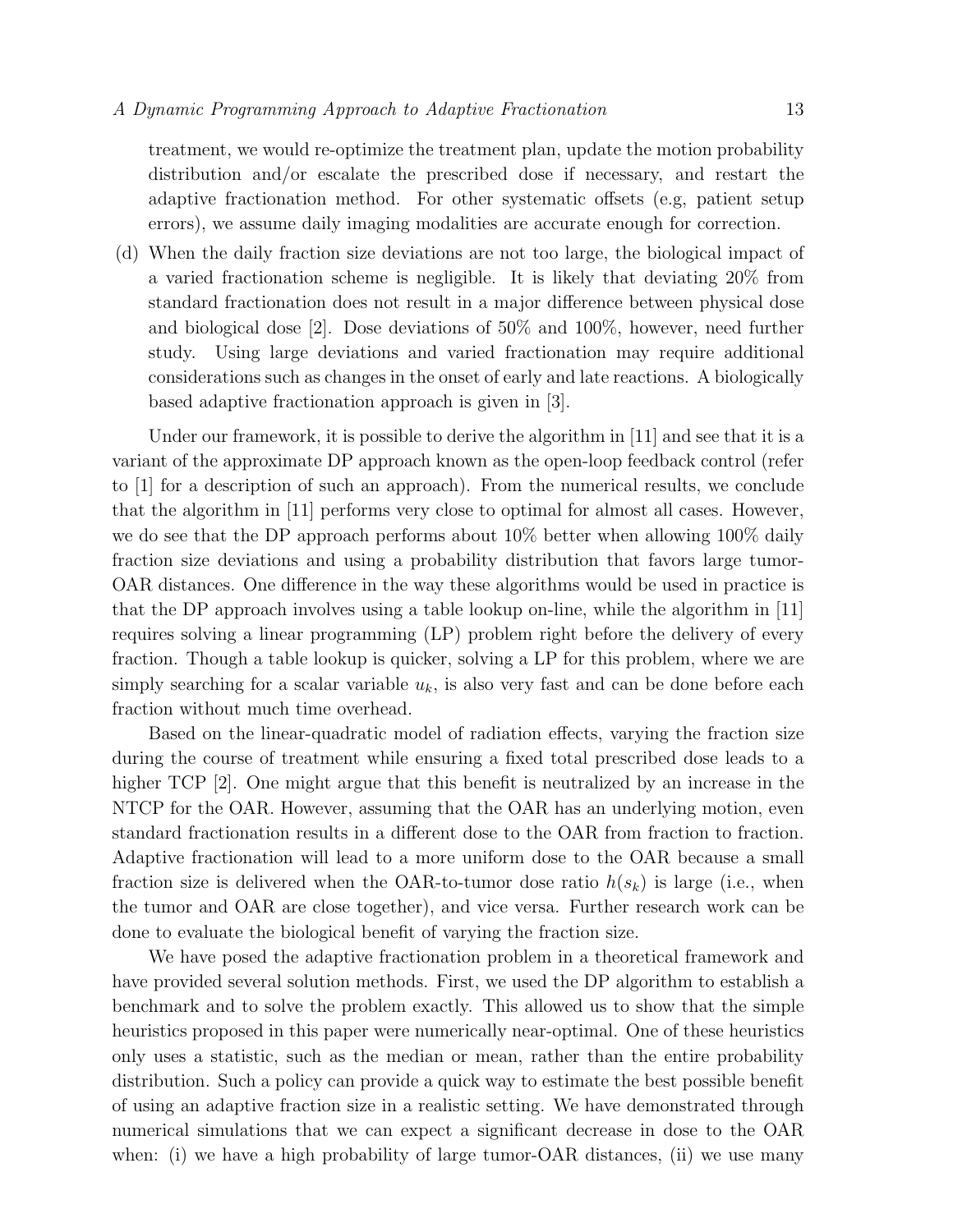fractions (as in a hyper-fractionated setting), and (iii) we allow large daily fraction size deviations. We expect adaptive fractionation to be beneficial for disease sites in which the OAR exhibits significant motion from day to day. Some examples include pelvic cases such as rectal [13], prostate [17], and cervical [8] cancers. Future work will include determining which disease sites will benefit from adaptive fractionation and demonstrating the gain for these sites.

# Acknowledgments

This work was partially supported by Siemens.

#### Appendix. Theoretical Results and Proofs

We provide some additional details about the theoretical results in this appendix. We note that although we assumed  $s_k$  to be independent and identically distributed, we can generalize the results to the case of correlated motion using the same arguments below.§ To facilitate the discussion, we define

$$
\underline{B}_k(r_k) = \max(\underline{u}, r_k - (N - k)\overline{u})\tag{A.1}
$$

and

$$
\overline{B}_k(r_k) = \min(\overline{u}, r_k - (N - k)\underline{u})),\tag{A.2}
$$

which are the minimum and maximum allowable fraction sizes, respectively, in the kth fraction. We can verify this by noting that because the prescribed dose to the tumor must be met exactly, the remaining dose  $r_k$  must be between the smallest and the largest possible fraction size deliverable to the tumor for the remaining fractions (i.e.,  $(N - k + 1)\underline{u}$  and  $(N - k + 1)\overline{u}$ . Now we can rewrite the DP equation as

$$
J_k(r_k, s_k) = \min_{\underline{B}_k(r_k) \le u_k \le \overline{B}_k(r_k)} \Big( u_k h(s_k) + \mathbb{E} \left[ J_{k+1}(r_k - u_k, s_{k+1}) \right] \Big), \tag{A.3}
$$

with the same terminal condition as before. We describe the qualitative structure of the cost-to-go function in the following theorem.

**Theorem.** The cost-to-go function  $J_k(r_k, s_k)$ , for  $k = 1, 2, ..., N$ , is piecewise linear, continuous, non-decreasing, and convex in  $r_k$  for feasible  $r_k$ , with breakpoints at  $(N - k + 1 - i)\underline{u} + i\overline{u}$ , for  $i = 0, 1, ..., N - k + 1$ .

Proof Sketch. Here, we give only a proof sketch of the piecewise linearity of the costto-go function, which is the key property that gives rise to the special structure of an optimal policy. We proceed by induction. For the base case, let  $k = N$ . It is clear that the optimal decision in this last fraction,  $\mu_N^*(r_N, s_N)$ , is equal to the remaining

<sup>§</sup> To be precise, our methods apply to the case where the sequence of patient anatomy instances satisfy the Markov property. That is, the patient anatomy  $s_{k+1}$  is only dependent on  $s_k$  and not on previous anatomies before the kth day. In this case, the dependencies would be summarized in a new probability distribution  $p_k(s_{k+1}|s_k)$  and the same analysis goes through.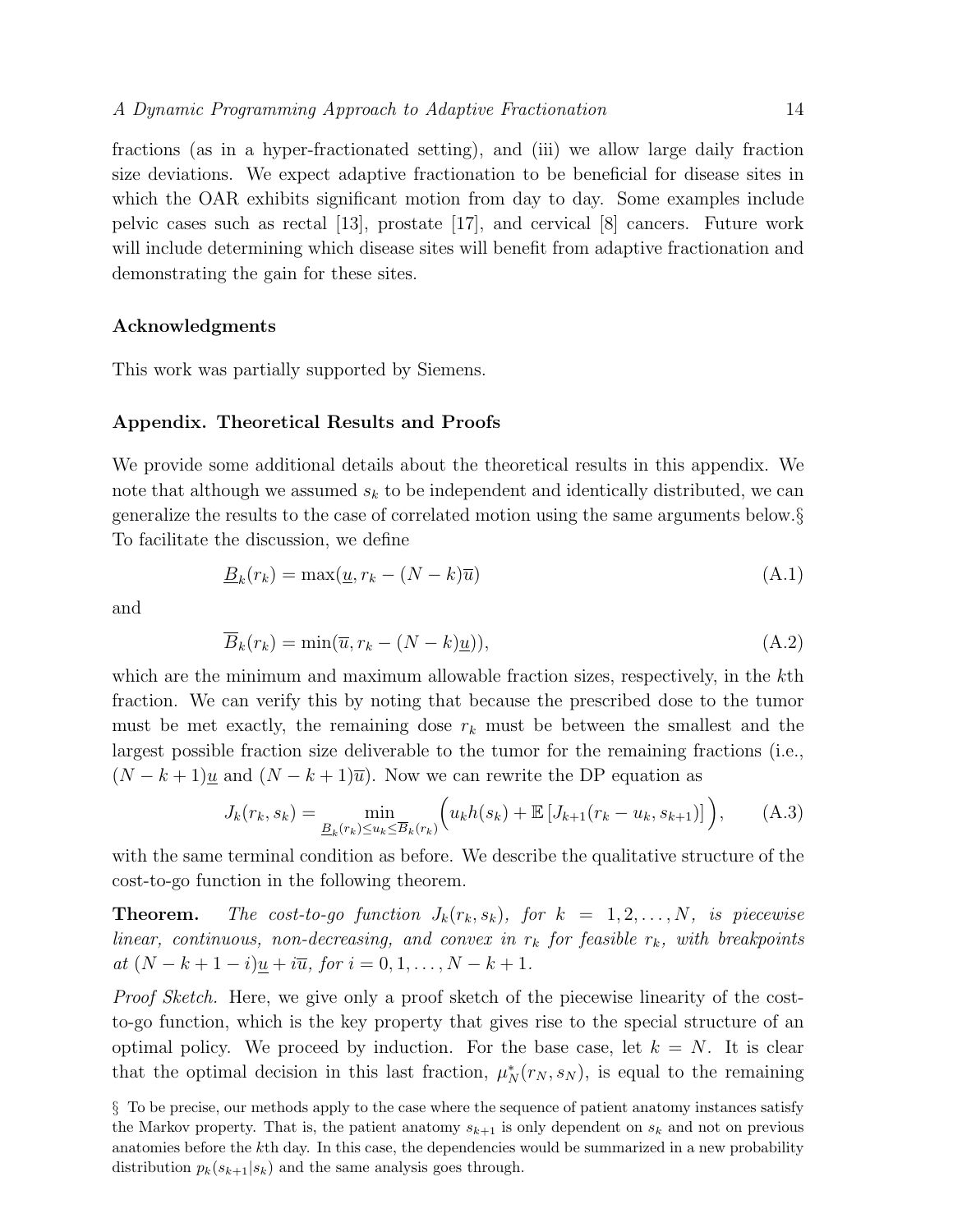dose  $r_N$ . (Otherwise, we would incur an infinite penalty for not meeting the prescribed dose exactly.) In this case,  $J_N(r_N, s_N)$  has the desired piecewise linear form (in fact, it is simply equal to the linear function  $r_N h(s_N)$  over the range of feasible  $r_N$ . Now, assume  $J_{k+1}(r_{k+1}, s_{k+1})$  has the desired piecewise linear form given in the statement of the theorem. Then, in (A.3), we are minimizing a piecewise linear function with breakpoints separated by  $(\overline{u} - \underline{u})$  over an interval  $[\underline{B}_k(r_k), \overline{B}_k(r_k)]$ , which is of length at most  $(\overline{u} - \underline{u})$ . It follows that one of three possibilities attains the minimum:  $\underline{B}_k(r_k)$ ,  $r_k - ((N - k + 1 - i^*)\underline{u} + i^*\overline{u})$ , or  $\overline{B}_k(r_k)$ , where  $i^*$  is an integer between 0 and  $N - k + 1$ . We can substitute each of these possibilities in  $(A.3)$ , and after some algebra, show that  $J_k(r_k, s_k)$  has the desired piecewise linear form. This completes the induction.

The consequence of the above theorem is that when it is possible to deliver the treatment with a sequence of smallest and largest fraction sizes (i.e., when  $r_k$  is a nonnegative integer combination of  $\underline{u}$  and  $\overline{u}$ ), an optimal policy does exactly that. This is stated mathematically in the following corollary.

**Corollary.** If there exists an integer i between 0 and N such that the initial remaining dose (or the prescribed dose) can be written as  $r_1 = (N - i)\underline{u} + i\overline{u}$ , then an optimal policy has a threshold form:

$$
\mu_k^*(r_k, s_k) = \begin{cases} \underline{u}, & \text{if } h(s_k) \ge T_k(r_k), \\ \overline{u}, & \text{if } h(s_k) < T_k(r_k), \end{cases} \tag{A.4}
$$

for  $k = 1, 2, ..., N$ .

*Proof.* We proceed by induction. Let  $k = 1$  and assume, for the base case, that there exists an integer  $i_1$  between 0 and N such that the initial remaining dose (or the prescribed dose) can be written as  $r_1 = (N - i_1)\underline{u} + i_1\overline{u}$ . We consider three cases:

- (a) When  $i_1 = 0$ , i.e.  $r_1 = N\underline{u}$ , the only possible solution is  $u_1 = u_2 = \ldots = u_N = \underline{u}$ , in which case we are done.
- (b) Similarly, when  $i_1 = N$ ,  $u_1 = u_2 = \ldots = u_N = \overline{u}$  is the only solution.
- (c) We consider the more interesting case when  $i_1$  is an integer between 1 and  $N-1$ . First, we notice that for any choice of  $u_1$  between  $\underline{u}$  and  $\overline{u}$ ,  $r_2 = r_1 - u_1$  remains feasible, and hence, the cost-to-go function  $J_2(r_1 - u_1, s)$  is finite for all anatomy instances s. Second, since  $r_1 = (N - i_1)\underline{u} + i_1\overline{u}$ , from the above theorem, we have that  $J_2(r_1 - u_1, s)$  is linear in  $u_1$  for all values in between  $\underline{u}$  and  $\overline{u}$ . Since taking an expectation preserves linearity, the function  $\mathbb{E}[J_2(r_1 - u_1, s_2)]$  is also linear in  $u_1$ . Now, in the DP equation

$$
J_1(r_1, s_1) = \min_{\underline{u} \le u_1 \le \overline{u}} \Big( u_1 h(s_1) + \mathbb{E} \left[ J_2(r_1 - u_1, s_2) \right] \Big), \tag{A.5}
$$

we are minimizing a linear function because adding a linear function  $u_1h(s_1)$ preserves linearity. So, for any feasible  $r_1$ , we can write

$$
\mathbb{E}[J_2(r_1 - u_1, s_2)] = a(r_1)u_1 + b(r_1), \tag{A.6}
$$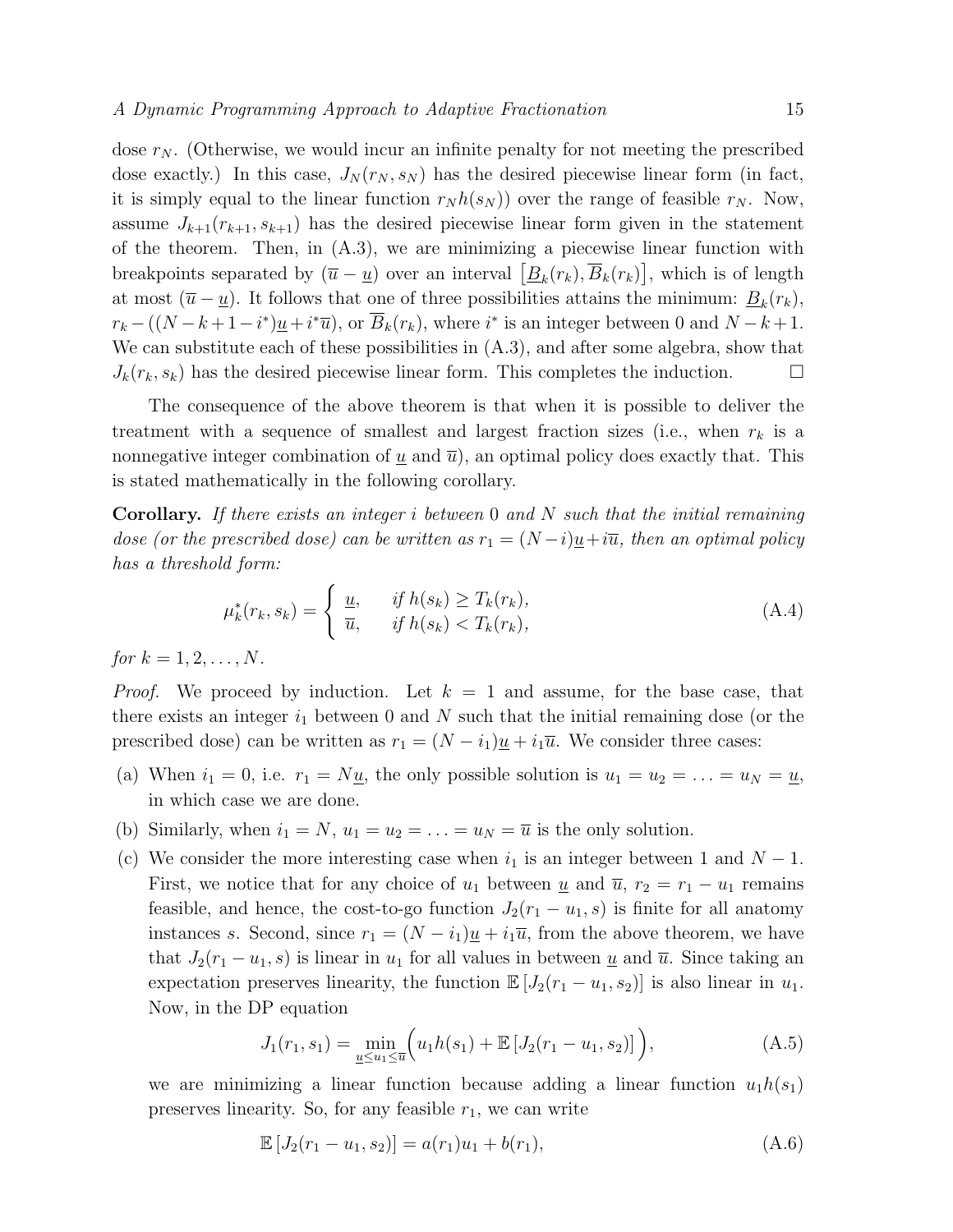#### A Dynamic Programming Approach to Adaptive Fractionation 16

where  $a(r_1)$  and  $b(r_1)$  represent the slope and intercept, respectively. Let  $T_1(r_1)$  =  $-a(r_1)$ . Then, since we are minimizing a linear function over an interval in  $(A.5)$ ,  $\mu_1^*(r_1, s_1)$  has the desired threshold form:

$$
\mu_1^*(r_1, s_1) = \begin{cases} \underline{u}, & \text{if } h(s_1) \ge T_1(r_1), \\ \overline{u}, & \text{if } h(s_1) < T_1(r_1). \end{cases} \tag{A.7}
$$

Now, it is clear that from the above form for  $\mu_1^*(r_1, s_1)$ , there exists an integer  $i_2$ between 0 and  $N-1$  such that the remaining dose in the next fraction can be written as  $r_2 = (N - 1 - i_2)\underline{u} + i_2\overline{u}$ . We can complete the induction by assuming the appropriate form for  $r_k$  in the induction hypothesis and following the same line of argument as above.

The assumption that the initial remaining dose can be written as  $r_1 = (N - i)u + i\overline{u}$ simply requires that it be possible to deliver the treatment with a sequence of smallest fraction sizes  $\underline{u}$  and largest ones  $\overline{u}$ . Otherwise, it would not be possible for the cumulative sum of the fraction sizes to be equal to the prescribed dose when restricting to only the smallest or the largest fraction size. In that respect, the assumption here is reasonable. Though there are generalizations to the structure of an optimal policy when this assumption is not satisfied, it is not necessary to discuss them further since this assumption is generally satisfied in a realistic setting or at least satisfiable with a slight modification of the lower bound u and upper bound  $\overline{u}$ .

#### References

- [1] D. P. Bertsekas. Dynamic Programming and Optimal Control. Athena Scientific, 2007.
- [2] T. Bortfeld and H. Paganetti. The biologic relevance of daily dose variations in adaptive treatment planning. Int. J. Radiation Oncology Biol. Phys., 65:899–906, 2006.
- [3] M. Chen, W. Lu, Q. Chen, K. Ruchala, and G. Olivera. Adaptive fractionation therapy: II. Biological effective dose. Phys. Med. Biol., 53:5513–5525, 2008.
- [4] L. E. Court, L. Dong, A. K. Lee, R. Cheung, M. D. Bonnen, J. O'Daniel, H. Wang, R. Mohan, and D. Kuban. An automatic CT-guided adaptive radiation therapy technique by online modification of multileaf collimator leaf positions for prostate cancer. Int. J. Radiation Oncology Biol. Phys., 62:154–163, 2005.
- [5] A. de la Zerda, B. Armbruster, and L. Xing. Formulating adaptive radiation therapy (ART) treatment planning into a closed-loop control framework. Phys. Med. Biol., 52:4137–4153, 2007.
- [6] G. Deng and M. C. Ferris. Neuro-dynamic programming for fractionated radiotherapy planning. Springer Optimization and Its Applications, 12:47–70, 2008.
- [7] M. C. Ferris and M. M. Voelker. Fractionation in radiation treatment planning. Math. Program., 101:387–413, 2004.
- [8] J. J. Gordon, E. Weiss, O. K. Abayomi, J. V. Siebers, and N. Dogan. The effect of uterine motion and uterine margins on target and normal tissue doses in intensity modulated radiation therapy of cervical cancer. Phys. Med. Biol., 56:2887–2901, 2011.
- [9] M. Guckenberger, J. Wilbert, A. Richter, K. Baier, and M. Flentje. Potential of adaptive radiotherapy to escalate the radiation dose in combined radiochemotherapy for locally advanced nonsmall cell lung cancer. Int. J. Radiation Oncology Biol. Phys., 2011.